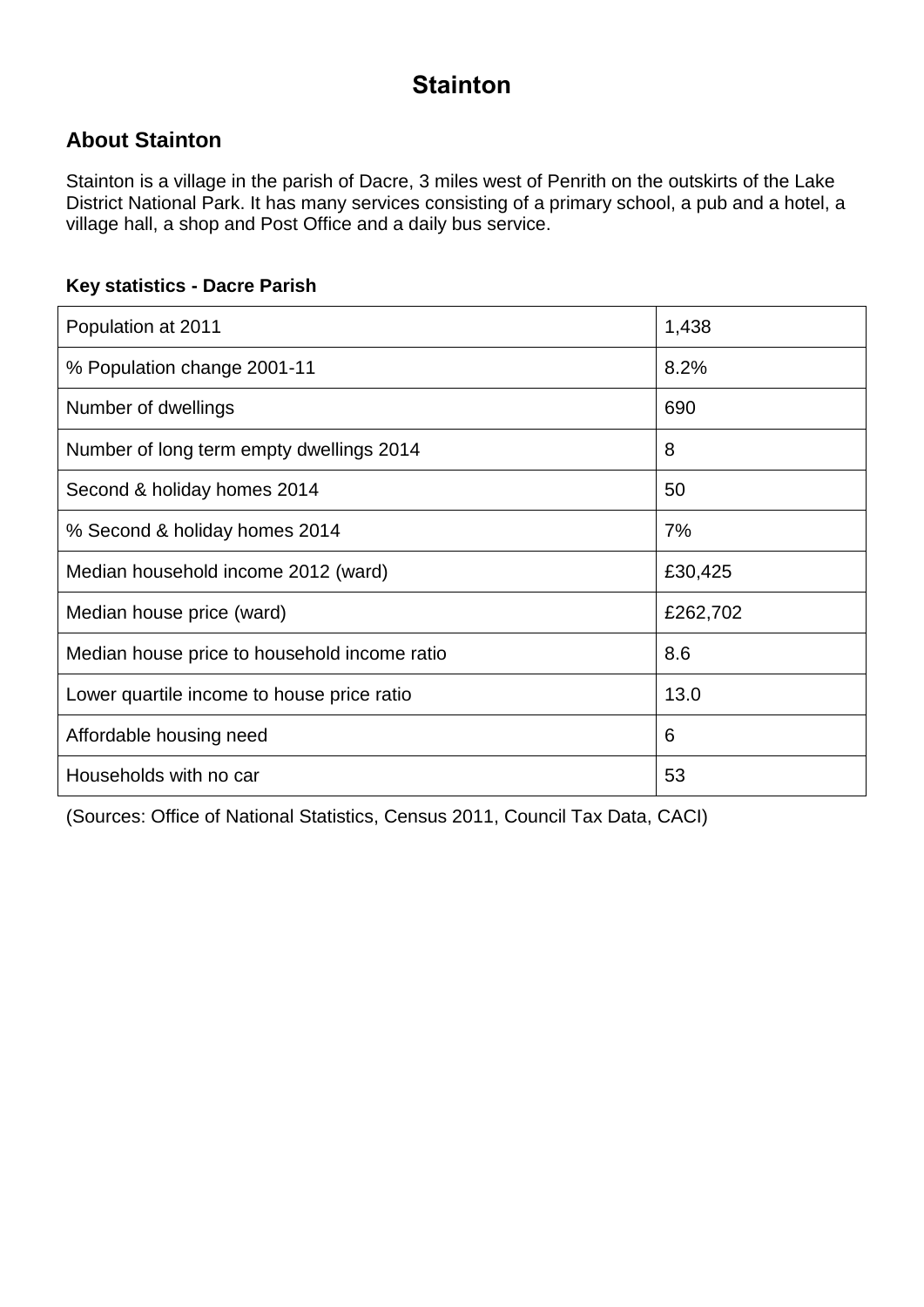### **Map showing sites in Stainton**

Blue boundary - Preferred sites proposed for allocation

Red boundary - Sites assessed and not proposed for allocation

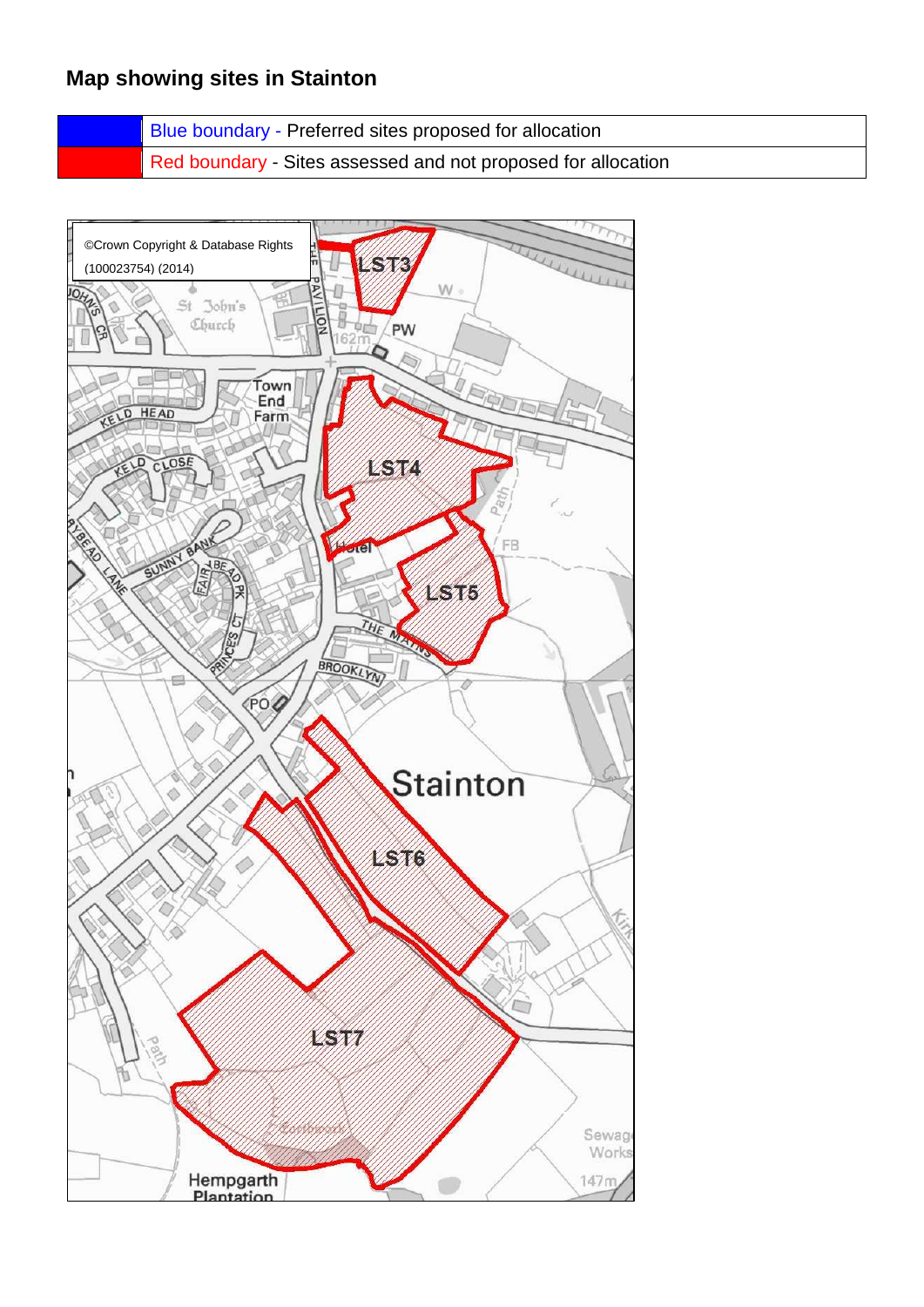### **LST1 - Land to the rear of Thorn Lodge, Stainton**

This site has been removed from the process as planning permission has been granted for one dwelling behind Thorn lodge under reference 08/0830. This permission has been implemented and appears to remove the main access to the site. Alternative access may be available from Riseholm. However, given the low density of the area and reduced size of site is it unlikely that the remainder would be suitable for four or more dwellings, which is the minimum site size threshold above which sites are allocated.

### **LST2 - Land adjacent Stonybank Top, Stainton**

This site was included in the Alternative Sites consultation document but has been removed from the assessment process as it falls below the site size threshold for allocation.

#### **LST3 - Land behind the Pavilion, Stainton**



| <b>LST3 - Land behind the Pavilion, Stainton</b> |                                                                                                                                                                                                                                                                                                                             |
|--------------------------------------------------|-----------------------------------------------------------------------------------------------------------------------------------------------------------------------------------------------------------------------------------------------------------------------------------------------------------------------------|
| Is this site proposed for<br>allocation?         | <b>No</b>                                                                                                                                                                                                                                                                                                                   |
| <b>Size</b>                                      | 0.61 hectares                                                                                                                                                                                                                                                                                                               |
| <b>Potential Number of Houses</b>                | 18                                                                                                                                                                                                                                                                                                                          |
| Brownfield?                                      | <b>No</b>                                                                                                                                                                                                                                                                                                                   |
| <b>Description</b>                               | The site is a greenfield site. Access is level but the site is on<br>split levels and rises steeply towards the road. There is<br>existing access onto the site which is located between the<br>parking area for the adjacent properties and a drive for an<br>individual property. There is a domestic hedgerow behind two |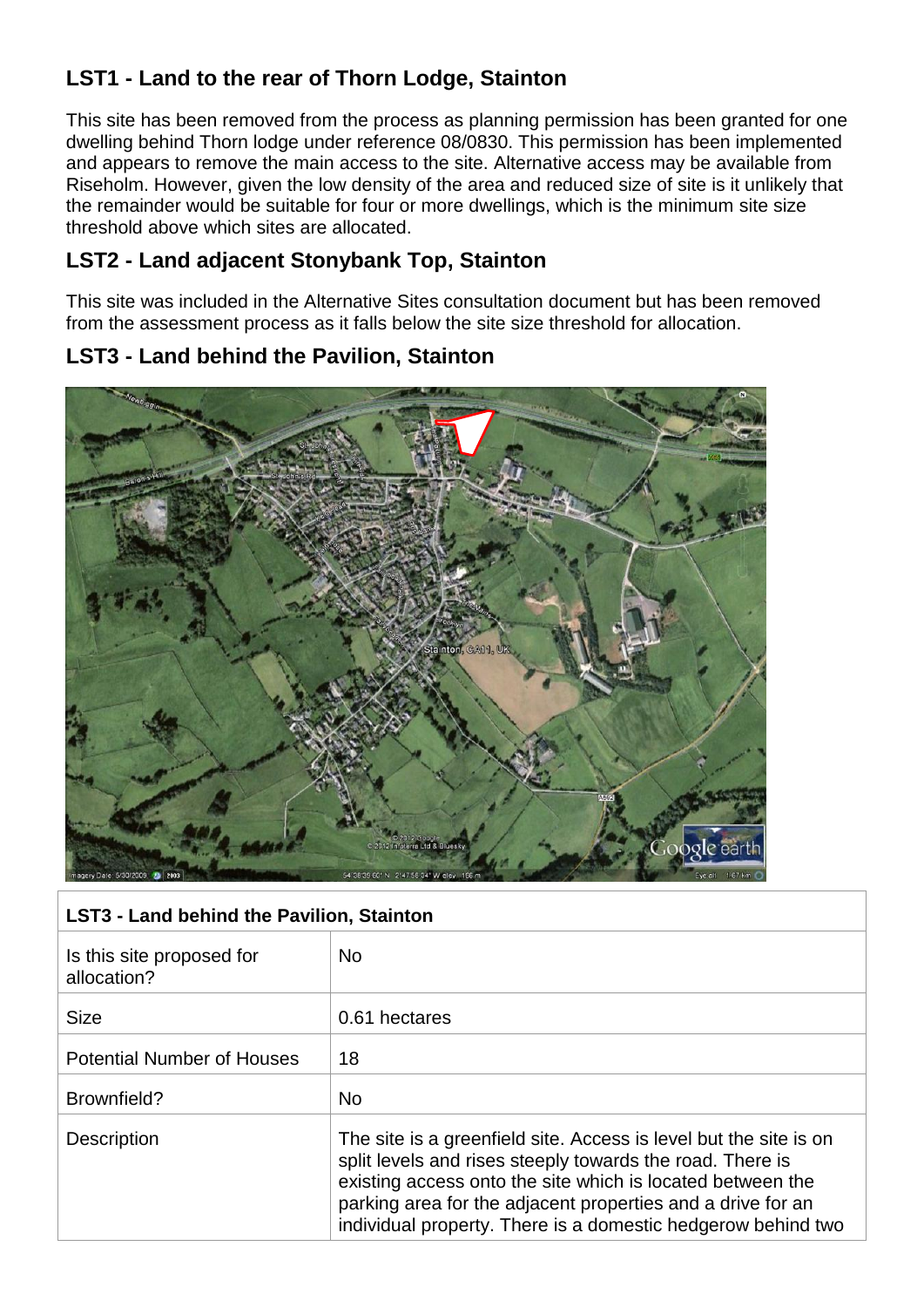| <b>LST3 - Land behind the Pavilion, Stainton</b> |                                                                                                                                                                                                                                                       |
|--------------------------------------------------|-------------------------------------------------------------------------------------------------------------------------------------------------------------------------------------------------------------------------------------------------------|
|                                                  | of the houses and stone walls around the rest of the site.<br>There are small trees on the boundary behind the houses.<br>There are also trees on the embankment of the A66, within<br>10m of the site.                                               |
|                                                  | Neighbouring uses are residential properties and the main A66<br>to the rear. The site is located outside the settlement of<br>Stainton and the development would extend the settlement<br>into the open countryside.                                 |
| Is the site suitable?                            | No. The site was identified within the SHLAA which found<br>"unsuitable due to topographical issues affecting the site and<br>impact on residential amenity."                                                                                         |
| Is the site available?                           | It has been confirmed that the site is available. The site<br>appears to be used for grazing therefore subject to any grazing<br>tenancies on it, the site is available.                                                                              |
| Is the site achievable?                          | Currently unknown.                                                                                                                                                                                                                                    |
| When will the site be<br>developed?              | The site is not currently proposed for development. No live /<br>extant residential applications on the site.                                                                                                                                         |
| <b>Issues/Constraints</b>                        | <b>Positive considerations</b><br>Site not within flood zones 2 or 3.<br>No Scheduled Ancient Monuments within 250m of site.<br>$\bullet$<br>No impact on settings of nearest listed buildings.<br>No environmental designations within 250m of site. |
|                                                  | <b>Issues to consider</b><br>Greenfield site.<br>Topographical constraints.<br>Road noise disturbance from the A66.<br>Located in open countryside.                                                                                                   |
| Public consultation response                     | No comments received.                                                                                                                                                                                                                                 |
| Source/Reason it is proposed                     | The site was included in the Alternative Sites consultation<br>document.                                                                                                                                                                              |
|                                                  | The site was identified within the SHLAA which found<br>"unsuitable due to topographical issues affecting the site and<br>impact on residential amenity."                                                                                             |

The site has a score of 70% with the higher the score the more preferable the site subject to overcoming issues raised.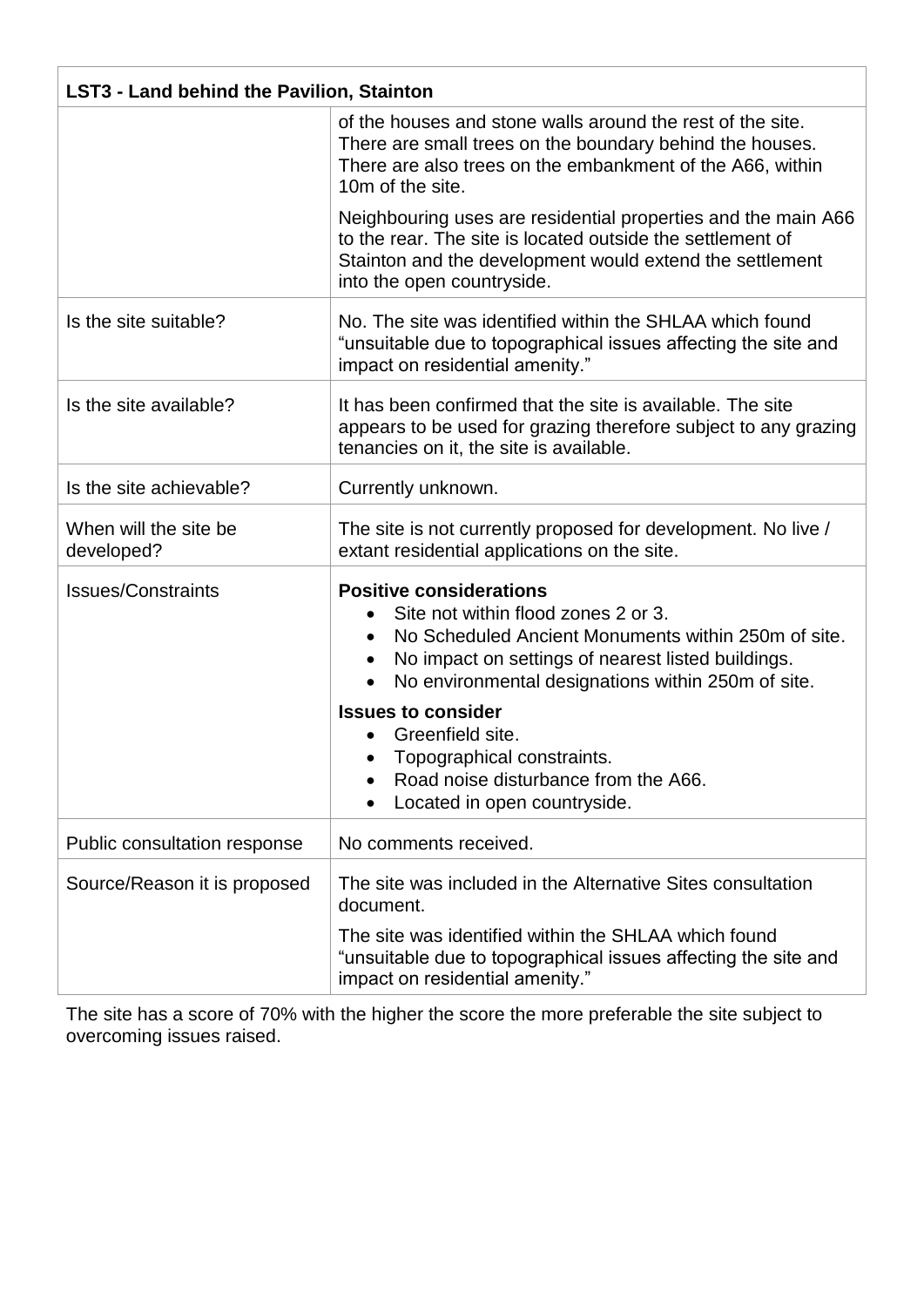# **LST4 - Land adjacent to Stainton Institute, Stainton**



| LST4 - Land adjacent to Stainton Institute, Stainton |                                                                                                                                                                                                                                                                                                                                                                                                                                                                                |
|------------------------------------------------------|--------------------------------------------------------------------------------------------------------------------------------------------------------------------------------------------------------------------------------------------------------------------------------------------------------------------------------------------------------------------------------------------------------------------------------------------------------------------------------|
| Is this site proposed for<br>development?            | <b>No</b>                                                                                                                                                                                                                                                                                                                                                                                                                                                                      |
| <b>Size</b>                                          | 2.35 hectares                                                                                                                                                                                                                                                                                                                                                                                                                                                                  |
| <b>Potential Number of Houses</b>                    | 71                                                                                                                                                                                                                                                                                                                                                                                                                                                                             |
| Brownfield?                                          | <b>No</b>                                                                                                                                                                                                                                                                                                                                                                                                                                                                      |
| Description                                          | The site is a Greenfield site. The site slopes from the road to<br>the centre. There is an existing field access with potential<br>access adjacent to the Brantwood Hotel. A main river runs<br>through the centre of the site. There are a number of trees on<br>the site and boundary although they have limited significance<br>with the most significant being on the adjacent land at<br>Brantwood Hotel.<br>Neighbouring uses are residential properties and fields. The |
|                                                      | site is located at the edge of the settlement of Stainton and the<br>development would extend the settlement into the open<br>countryside.                                                                                                                                                                                                                                                                                                                                     |
| Is the site suitable?                                | The site was identified within the SHLAA which found "suitable"<br>for phased development over the plan period subject to<br>adequate service provision and visual impact justification."                                                                                                                                                                                                                                                                                      |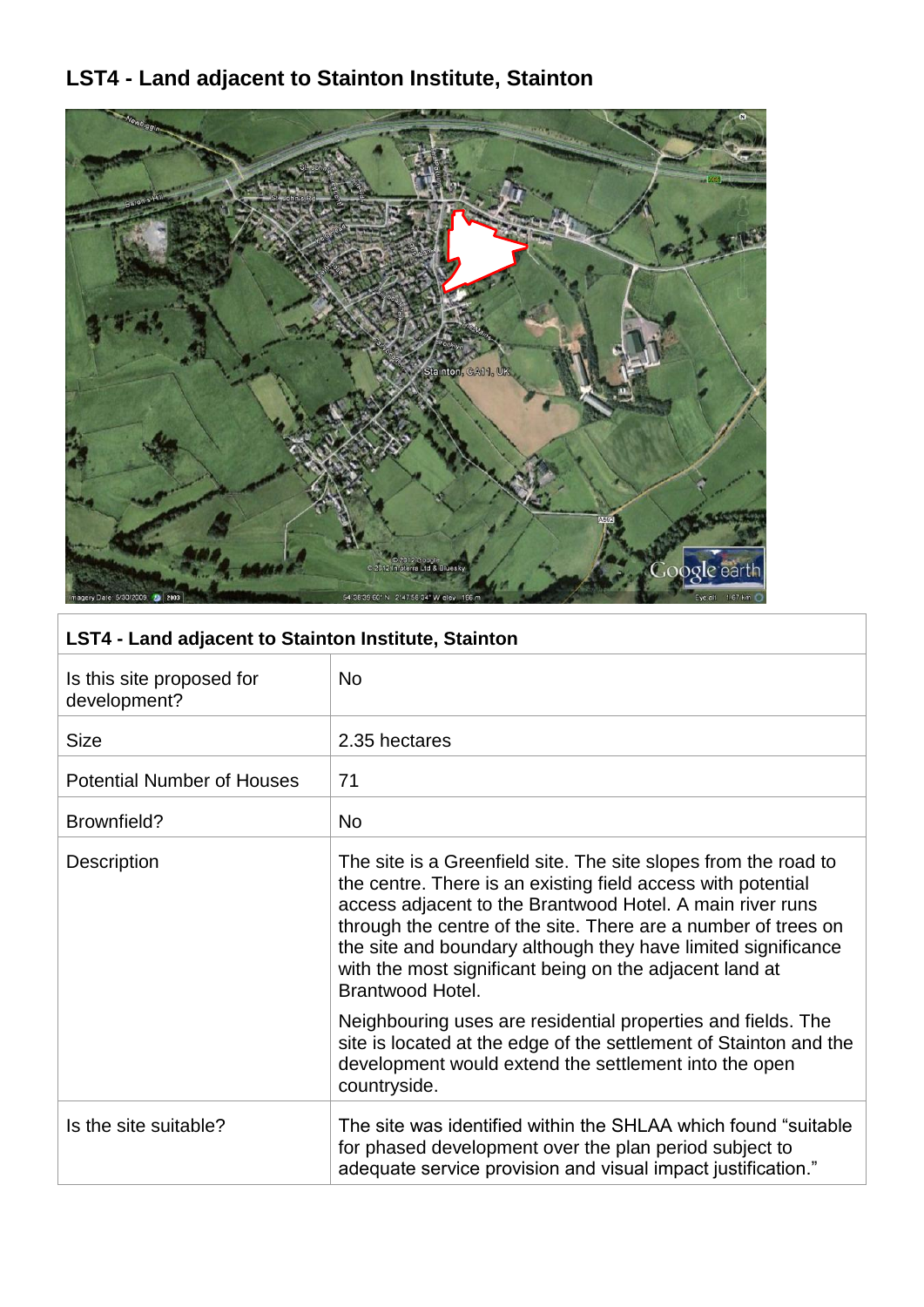| LST4 - Land adjacent to Stainton Institute, Stainton |                                                                                                                                                                                                                                                                                                                                                                                                                                                                                                                                           |
|------------------------------------------------------|-------------------------------------------------------------------------------------------------------------------------------------------------------------------------------------------------------------------------------------------------------------------------------------------------------------------------------------------------------------------------------------------------------------------------------------------------------------------------------------------------------------------------------------------|
| Is the site available?                               | It has been confirmed that the site is available. The site<br>appears to be used for grazing therefore subject to any grazing<br>tenancies on it, the site is available.                                                                                                                                                                                                                                                                                                                                                                  |
| Is the site achievable?                              | Currently unknown.                                                                                                                                                                                                                                                                                                                                                                                                                                                                                                                        |
| When will the site be<br>developed?                  | The site is currently subject to an outline planning application<br>under reference 14/0528 which is under consideration.                                                                                                                                                                                                                                                                                                                                                                                                                 |
| <b>Issues/Constraints</b>                            | <b>Positive considerations</b><br>Site not within flood zones 2 or 3.<br>No Scheduled Ancient Monuments within 250m of site.<br>No impact on settings of nearest listed buildings.<br>No environmental designations within 250m of site.<br>Outline consent for residential development on part of<br>$\bullet$<br>site.<br><b>Issues to consider</b><br>Greenfield site.<br>$\bullet$<br>Topographical constraints.<br>Potential ecological issues.<br>Poorly drained site.<br>Main River runs through centre of site.<br>Access issues. |
| Public consultation response                         | Two comments were made one in support of the site as a<br>central development opportunity the other commenting that an<br>undeveloped corridor will be needed to Kirk Sike and further<br>ecological investigation.                                                                                                                                                                                                                                                                                                                       |
| Source/Reason it is proposed                         | The site was included in the Alternative Sites consultation<br>document.<br>The site was identified within the SHLAA which found "suitable"<br>for phased development over the plan period subject to<br>adequate service provision and visual impact justification."                                                                                                                                                                                                                                                                     |

The site has a score of 68% with the higher the score the more preferable the site subject to overcoming issues raised.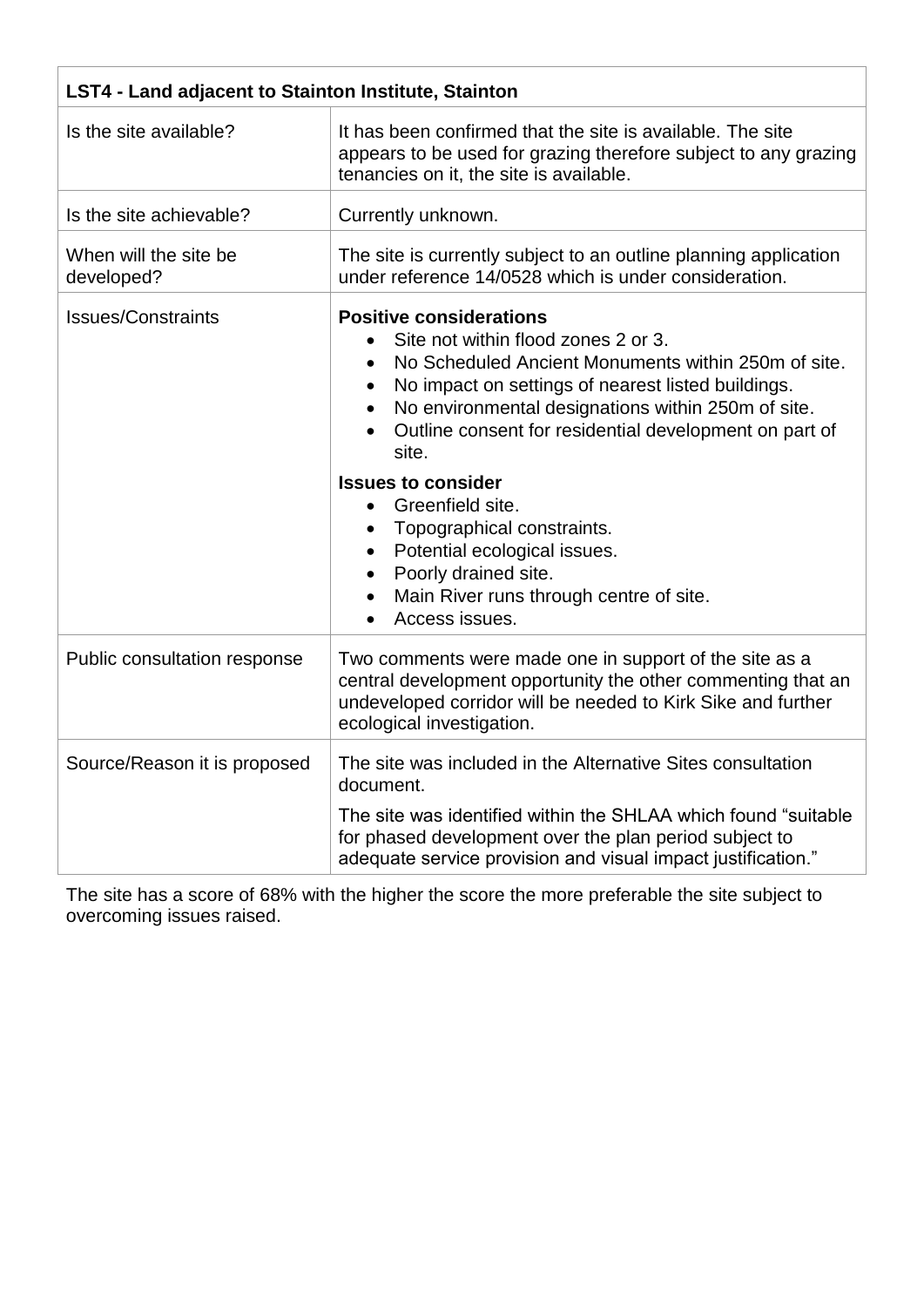# **LST5 - Land adjacent to Brantwood Hotel, Stainton**



| LST5 - Land adjacent to Brantwood Hotel, Stainton |                                                                                                                                                                                                                                                                                                                                                                                                                                                                                |
|---------------------------------------------------|--------------------------------------------------------------------------------------------------------------------------------------------------------------------------------------------------------------------------------------------------------------------------------------------------------------------------------------------------------------------------------------------------------------------------------------------------------------------------------|
| Is this site proposed for<br>development?         | <b>No</b>                                                                                                                                                                                                                                                                                                                                                                                                                                                                      |
| <b>Size</b>                                       | 1.36 hectares                                                                                                                                                                                                                                                                                                                                                                                                                                                                  |
| <b>Potential Number of Houses</b>                 | 41                                                                                                                                                                                                                                                                                                                                                                                                                                                                             |
| Brownfield?                                       | <b>No</b>                                                                                                                                                                                                                                                                                                                                                                                                                                                                      |
| <b>Description</b>                                | The site is a greenfield site. The site is sloping and has varied<br>levels therefore there are topographical constraints to<br>overcome. There is existing access onto the site through the<br>farm which is not part of this proposal. There is a Public Right<br>of Way across the site. There are a number of trees on the site<br>and the boundary although they have limited significance with<br>the most significant being on the adjacent land at Brantwood<br>Hotel. |
|                                                   | A main river runs across the bottom of the site. Neighbouring<br>uses are agricultural fields and residential properties. The site<br>is located at the edge of the settlement of Stainton and the<br>development would extend the settlement into the open<br>countryside and not reflect the settlement pattern.                                                                                                                                                             |
| Is the site suitable?                             | The site was identified within the SHLAA which found<br>"unsuitable due to lack of access and unacceptable<br>development into countryside."                                                                                                                                                                                                                                                                                                                                   |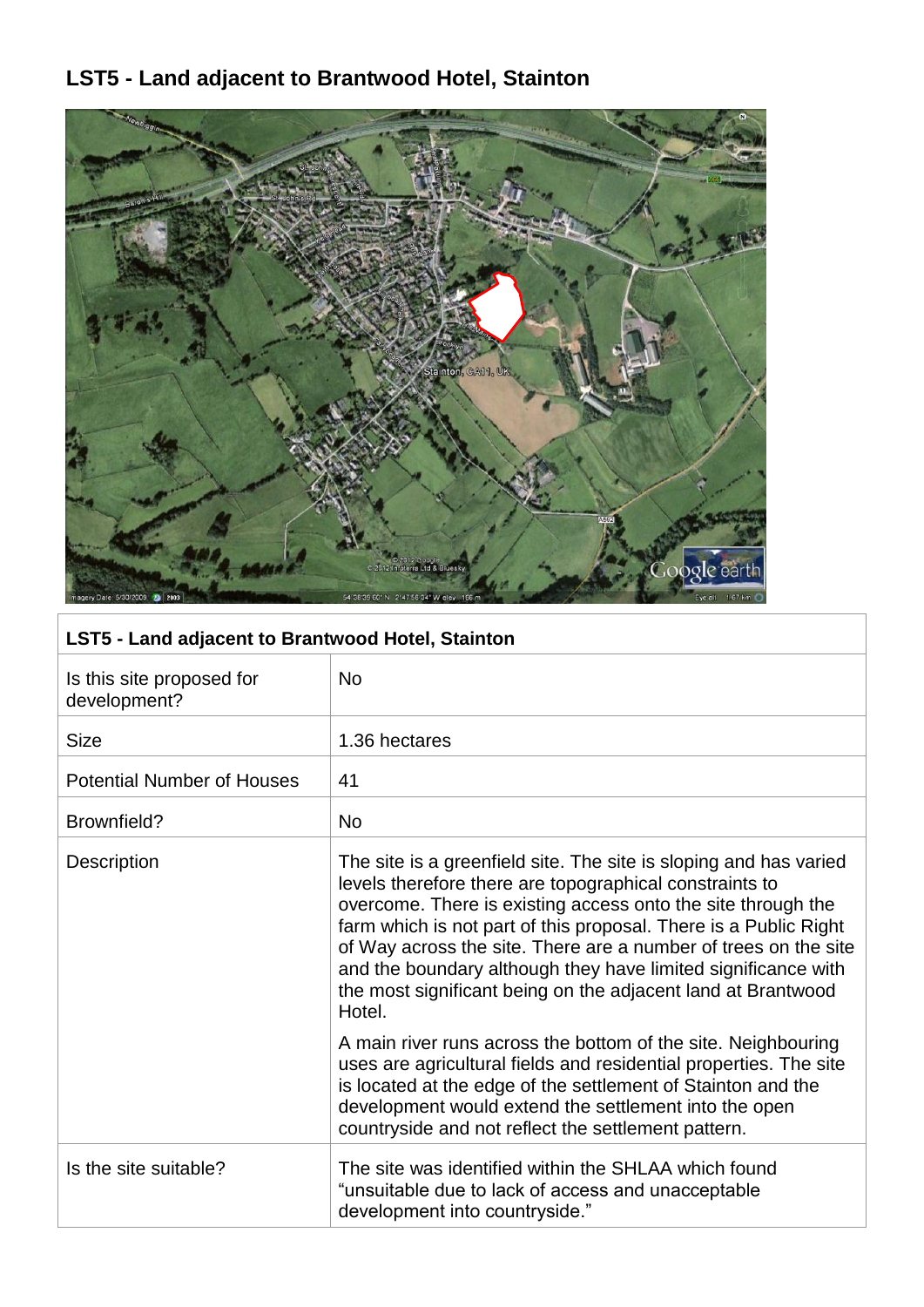| LST5 - Land adjacent to Brantwood Hotel, Stainton |                                                                                                                                                                                                                                                                                                                                                                                                                                                                               |
|---------------------------------------------------|-------------------------------------------------------------------------------------------------------------------------------------------------------------------------------------------------------------------------------------------------------------------------------------------------------------------------------------------------------------------------------------------------------------------------------------------------------------------------------|
| Is the site available?                            | It has been confirmed that the site is available. The site<br>appears to be used for grazing therefore subject to any grazing<br>tenancies on it, the site is available.                                                                                                                                                                                                                                                                                                      |
| Is the site achievable?                           | Currently unknown.                                                                                                                                                                                                                                                                                                                                                                                                                                                            |
| When will the site be<br>developed?               | The site is not currently proposed for development. No extant<br>or live permissions on the site.                                                                                                                                                                                                                                                                                                                                                                             |
| <b>Issues/Constraints</b>                         | <b>Positive considerations</b><br>Site not within flood zones 2 or 3.<br>No Scheduled Ancient Monuments within 250m of site.<br>No impact on settings of nearest listed buildings.<br>No environmental designations within 250m of site.<br><b>Issues to consider</b><br>Greenfield site.<br>Topographical constraints.<br>Potential ecological issues.<br>Parts of sites poorly drained.<br>Main river runs along edge of site.<br>Access issues.<br>Extends the settlement. |
| Public consultation response                      | Again a neutral comment was received in relation to Kirk Sike<br>and the need for appropriate corridors of undeveloped land                                                                                                                                                                                                                                                                                                                                                   |
| Source/Reason it is proposed                      | The site was included in the Alternative Sites document.                                                                                                                                                                                                                                                                                                                                                                                                                      |

The site has a score of 66% with the higher the score the more preferable the site subject to overcoming issues raised.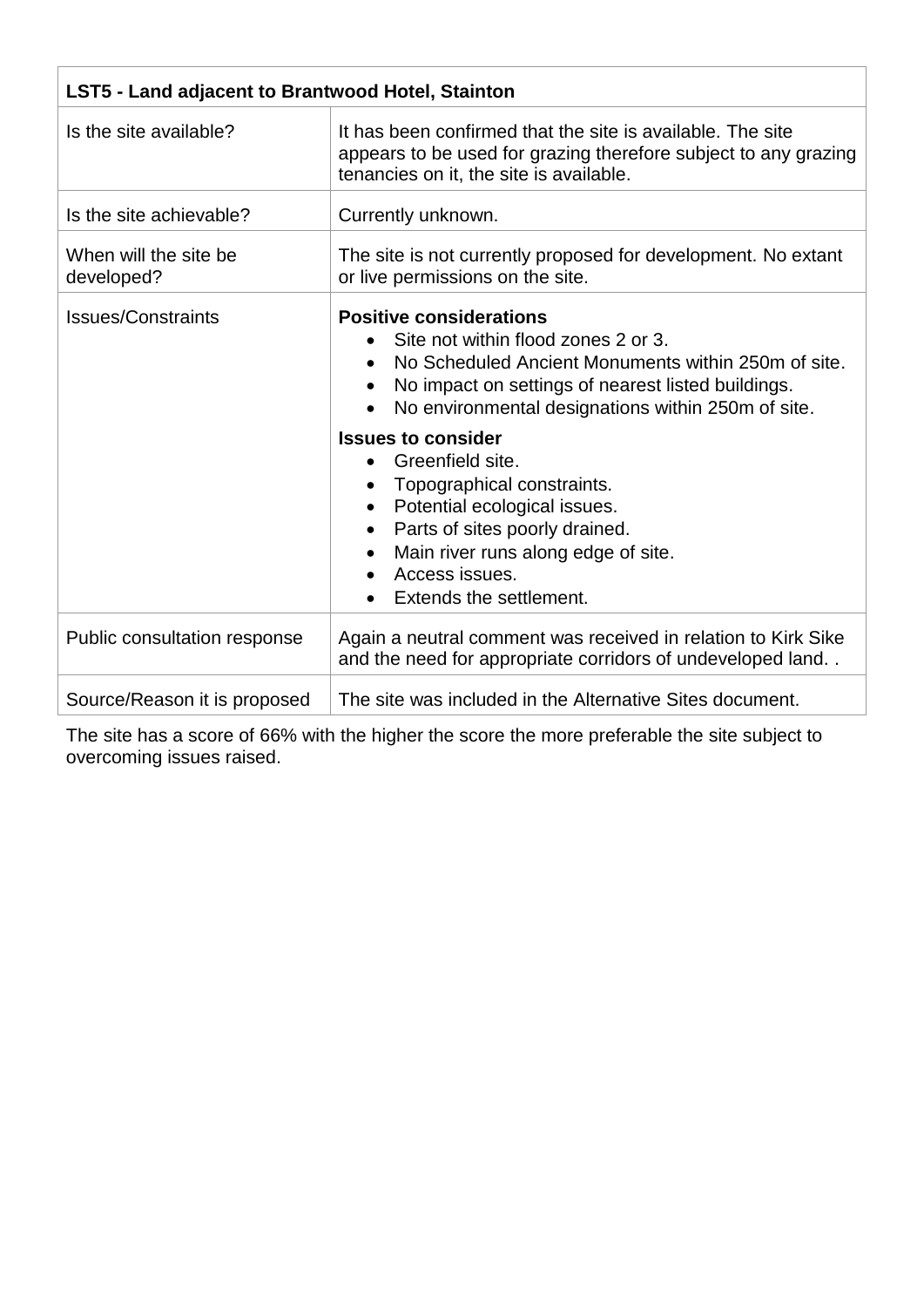## **LST6 - Land adjacent to Walnut House, Stainton**



### **LST6 - Land adjacent to Walnut House, Stainton**

| Is this site proposed for<br>development? | No.                                                                                                                                                                                                                                                                                                                                                                                                                             |
|-------------------------------------------|---------------------------------------------------------------------------------------------------------------------------------------------------------------------------------------------------------------------------------------------------------------------------------------------------------------------------------------------------------------------------------------------------------------------------------|
| <b>Size</b>                               | 2.48 hectares                                                                                                                                                                                                                                                                                                                                                                                                                   |
| <b>Potential Number of Houses</b>         | 74                                                                                                                                                                                                                                                                                                                                                                                                                              |
| Brownfield?                               | No.                                                                                                                                                                                                                                                                                                                                                                                                                             |
| Description                               | The site is a greenfield site. The site is reasonably level. There<br>is existing access onto the site (field access) but potential to<br>create additional or improved access long road frontage. There<br>are hedgerows on the site along the road boundary. There are<br>a number of trees on the site and boundary although they have<br>limited significance with the most significant being on the<br>adjacent land LST7. |
|                                           | Neighbouring uses are agricultural fields and residential<br>properties. The site is located outside of the settlement within<br>the open countryside. The development of the site would not<br>respect the settlement pattern.                                                                                                                                                                                                 |
| Is the site suitable?                     | The site was identified within the SHLAA which was excluded<br>due to "poorly related and extends beyond physical settlement<br>boundary."                                                                                                                                                                                                                                                                                      |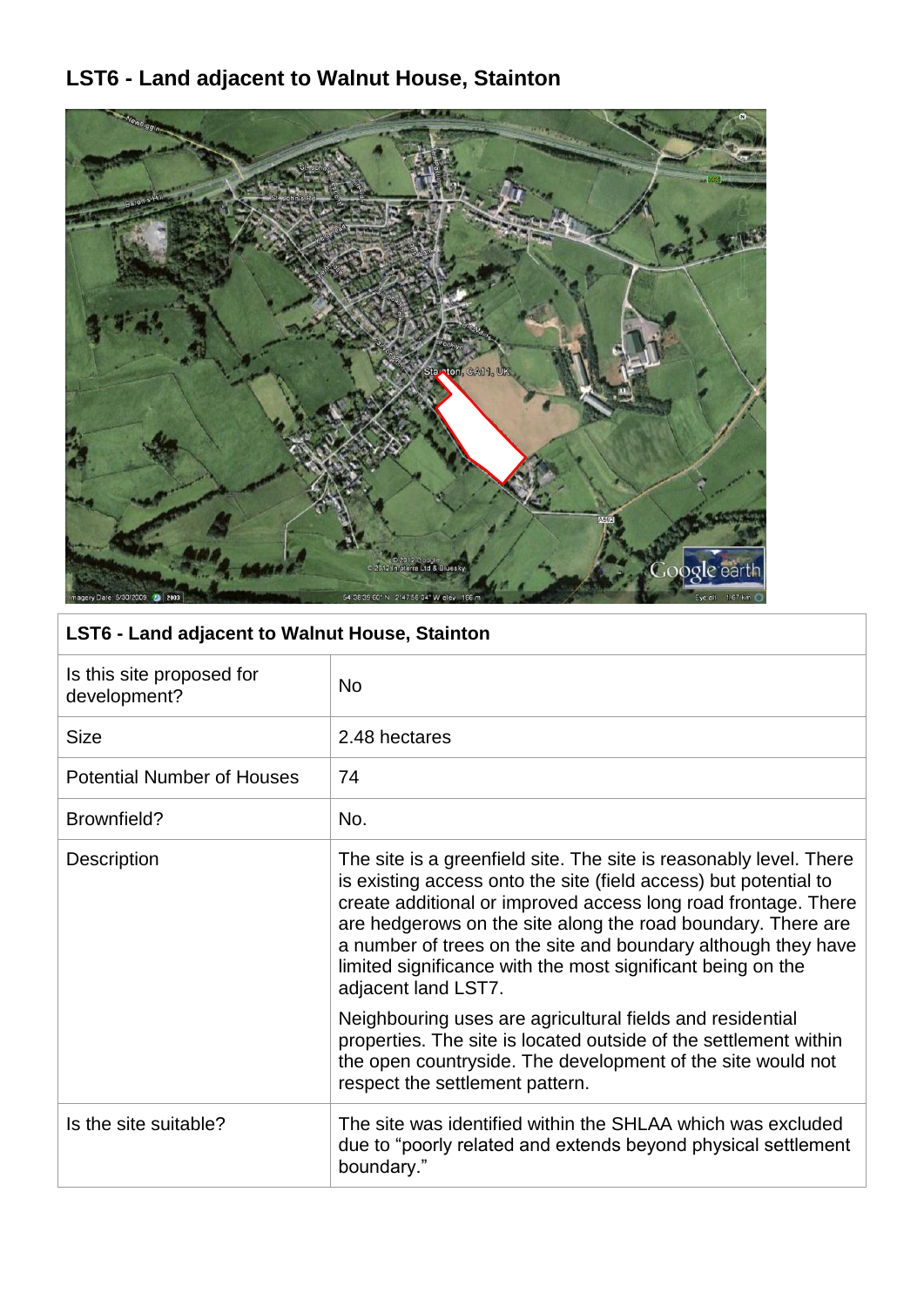| <b>LST6 - Land adjacent to Walnut House, Stainton</b> |                                                                                                                                                                          |
|-------------------------------------------------------|--------------------------------------------------------------------------------------------------------------------------------------------------------------------------|
| Is the site available?                                | It has been confirmed that the site is available. The site<br>appears to be used for grazing therefore subject to any grazing<br>tenancies on it, the site is available. |
| Is the site achievable?                               | Currently unknown.                                                                                                                                                       |
| When will the site be<br>developed?                   | The site is not currently proposed for development. No extant<br>or live permissions on the site.                                                                        |
| Issues/Constraints                                    | <b>Positive considerations</b>                                                                                                                                           |
|                                                       | Site not within flood zones 2 or 3.<br>No Scheduled Ancient Monuments within 250m of site.<br>No environmental designations within 250m of site.                         |
|                                                       | <b>Issues to consider</b>                                                                                                                                                |
|                                                       | Greenfield site.<br>Access issues.<br>Open countryside location.<br>Impact on setting of adjacent listed buildings.                                                      |
| Public consultation response                          | No comments received.                                                                                                                                                    |
| Source/Reason it is proposed                          | The site was included in the Alternative Sites consultation<br>document.                                                                                                 |

The site has a score of 68% with the higher the score the more preferable the site subject to overcoming issues raised.

## **LST7 - Land to the south of Inglenook, Stainton**

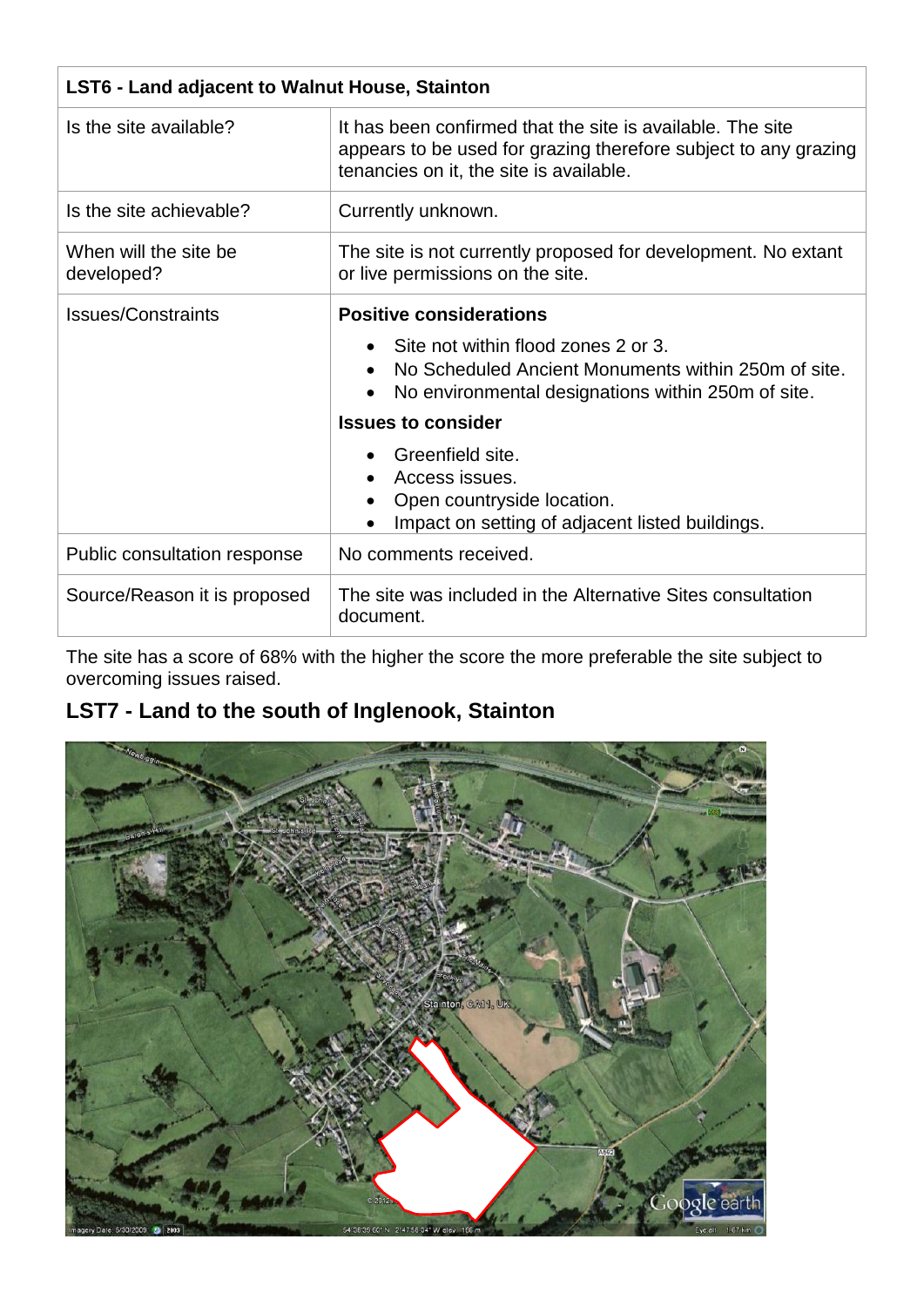| LST7 - Land to the south of Inglenook, Stainton |                                                                                                                                                                                                                                                                                                                                                                                                                                                                                                                                      |
|-------------------------------------------------|--------------------------------------------------------------------------------------------------------------------------------------------------------------------------------------------------------------------------------------------------------------------------------------------------------------------------------------------------------------------------------------------------------------------------------------------------------------------------------------------------------------------------------------|
| Is this site proposed for<br>development?       | <b>No</b>                                                                                                                                                                                                                                                                                                                                                                                                                                                                                                                            |
| <b>Size</b>                                     | 8.49 hectares                                                                                                                                                                                                                                                                                                                                                                                                                                                                                                                        |
| <b>Potential Number of Houses</b>               | 255                                                                                                                                                                                                                                                                                                                                                                                                                                                                                                                                  |
| Brownfield?                                     | <b>No</b>                                                                                                                                                                                                                                                                                                                                                                                                                                                                                                                            |
| <b>Description</b>                              | The site is a green field site. The site is undulating with a small<br>parcel of the site being level near Inglenook; therefore there<br>are topographical constraints to address. There is existing<br>access onto the site (field access) but also potential to create<br>additional or improved access long road frontage. There is a<br>Public Right of Way which passes the west corner of the site.<br>There are hedgerows on the site along the boundary. There<br>are a number of trees on the site and boundary that are of |
|                                                 | significance in the contribution they make to the wider area.<br>Neighbouring uses are agricultural fields and residential<br>properties. The site is located outside of the settlement within<br>the open countryside. The development of the site would not<br>respect the settlement pattern.                                                                                                                                                                                                                                     |
| Is the site suitable?                           | The site was identified within the SHLAA which was excluded<br>due to "poorly related and extends beyond physical settlement<br>boundary."                                                                                                                                                                                                                                                                                                                                                                                           |
| Is the site available?                          | It has been confirmed that the site is available. The site<br>appears to be used for grazing therefore subject to any grazing<br>tenancies on it, the site is available.                                                                                                                                                                                                                                                                                                                                                             |
| Is the site achievable?                         | Currently unknown.                                                                                                                                                                                                                                                                                                                                                                                                                                                                                                                   |
| When will the site be<br>developed?             | The site is not currently proposed for development. No extant<br>or live permissions on the site.                                                                                                                                                                                                                                                                                                                                                                                                                                    |
| <b>Issues/Constraints</b>                       | <b>Positive considerations</b><br>Site not within flood zones 2 or 3.<br>No Scheduled Ancient Monuments within 250m of site.<br>No environmental designations within 250m of site.<br><b>Issues to consider</b><br>Greenfield site.<br>Access issues.<br>Open countryside location.<br>Scale and form not in keeping with settlement.<br>Impact on setting of adjacent listed buildings.                                                                                                                                             |